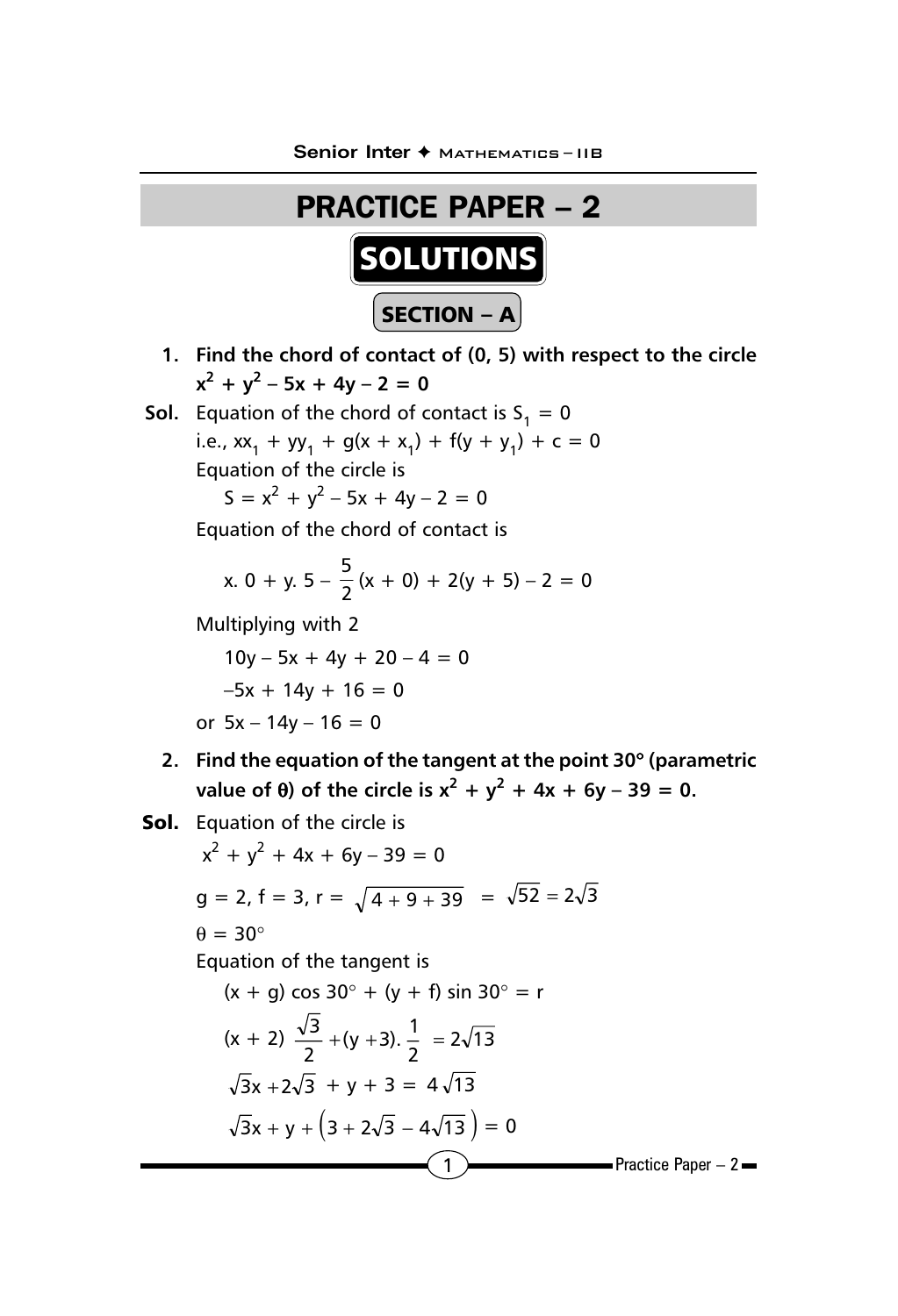3. Find the angle between the circles are  
\n
$$
x^2 + y^2 + 6x - 10y - 135 = 0
$$
,  $x^2 + y^2 - 4x + 14y - 116 = 0$ .  
\nSol.  $C_1 = (-3, 5)$   $C_2 = (2, -7)$   
\n $r_1 = \sqrt{9 + 25 + 135}$   $r_2 = \sqrt{4 + 49 + 116}$   
\n $r_1 = 13$   $r_2 = 13$   
\n $C_1C_2 = \sqrt{(-3 - 2)^2 + (5 + 7)^2}$   
\n $= 13$   
\n $\cos \theta = \frac{d^2 - r_1^2 - r_2^2}{2r_1r_2}$   
\n $= \frac{(13)^2 - (13)^2 - (13)^2}{2 \times (13)(13)} = \frac{-1}{2}$   
\n $\cos \theta = \frac{-1}{2}$   
\n $\theta = \frac{2\pi}{3}$ 

- **4.** Show that the line  $2x y + 2 = 0$  is a tangent to the parabola  $y^2$  = 16x. Find the point of contact also.
- **Sol.** Given line is  $2x y + 2 = 0$

2 **Practice Paper – 2**  $\Rightarrow$  y = 2x + 2 Comparing with  $y = mx + c$  we get  $m = 2$ ,  $c = 2$ Comparing  $y^2 = 16x$  with  $y^2 = 4ax$ We get  $4a = 16 \Rightarrow a = 4$ 2 4  $\frac{a}{m} = \frac{4}{2} = 2 = c$ ∴ Point of contact  $=\left(\frac{2}{m^2}, \frac{2}{m}\right) = \left(\frac{1}{2^2}, \frac{2}{2}\right)$  $\left(\frac{4}{2}, \frac{2(4)}{2}\right)$ l  $=$  $\overline{1}$  $\left(\frac{a}{2}, \frac{2a}{2}\right)$ l ſ  $\frac{4}{2^2}$ ,  $\frac{2(4)}{2}$  $\frac{a}{m^2}$ ,  $\frac{2a}{m}$  $2^{\prime}$  m  $\vert$   $\vert$   $\vert$   $\vert$   $\vert$   $\vert$   $\vert$  $= (1, 4)$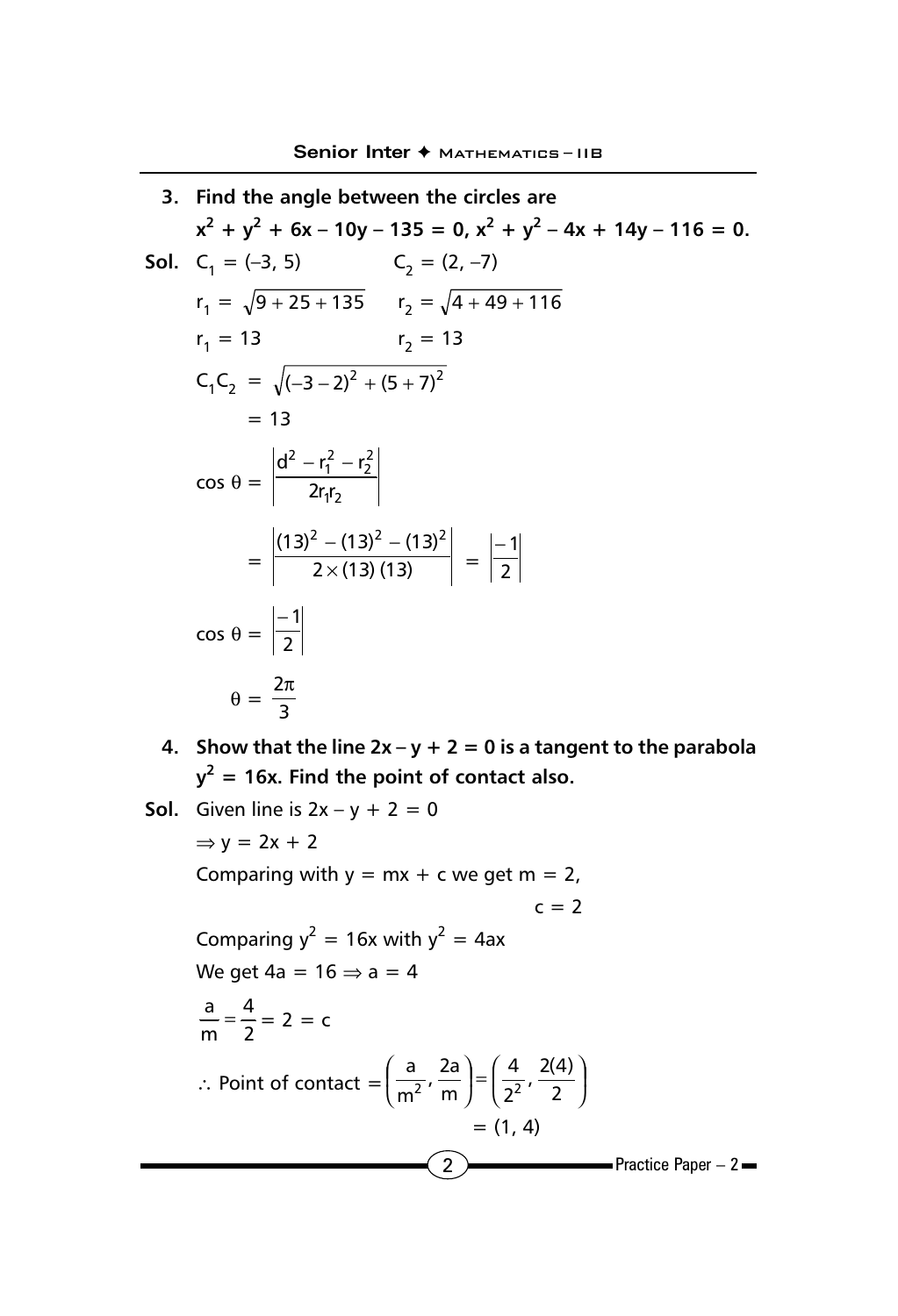- **5. Find the equations of the hyperbola whose foci are (±5, 0) the transverse axis is of length 8.(May '11)**
- $\overline{3}$  Practice Paper 2 **Sol.** Foci are  $S(±5,0)$  ∴ ae = 5 Length of transverse axis =  $2a = 8$  a = 4  $e = \frac{5}{4}$  $b^2 = a^2 (e^2 - 1) = 16 \left( \frac{25}{6} - 1 \right)$  $\left(\frac{25}{5}-1\right)$ l  $\left(\frac{25}{6}-1\right)$ 25  $= 9$ Equation of the hyperbola is  $\frac{1}{16}$  $x^2$  $-\frac{y}{9}$  $\frac{y^2}{2} = 1$  $9x^2 - 16y^2 = 144$ . **6. Evaluate 6 2 x**<sup>o</sup> –1  $\int \left( \frac{x^6 - 1}{1 + x^2} \right) dx$  for  $x \in R$ . **Sol.** 6  $x^6 - 1$  $\int \left( \frac{x^6 - 1}{1 + x^2} \right) dx = \int \left[ (x^4 - x^2 + 1) - \frac{2}{1 + x^2} \right]$ J  $\overline{\phantom{a}}$  $\overline{\phantom{a}}$  $\overline{\mathsf{L}}$  $(x^4 - x^2 + 1) - \frac{2}{1 + x^2}$  $(x^4 - x^2 + 1) - \frac{2}{1 + x^2} dx$  $=$   $\int x^4 dx - \int x^2 dx + \int dx - 2 \int \frac{dx}{1 + x^2}$  $= \frac{x}{5} - \frac{x}{3} + x$ x 5  $\frac{x^5}{5} - \frac{x^3}{2} + x - 2 \tan^{-1} x + C.$ **7. 2 6**  $\int \frac{x^2}{\sqrt{1-x^6}} dx$  on **I** = (– 1, 1). **Sol.**  $\int \frac{x^2 dx}{\sqrt{1-x^6}}$  $1 - x$ x<sup>2</sup> dx  $t = x^3 \Rightarrow dt = 3x^2 dx$  $\int \frac{x^2 dx}{\sqrt{1-x^6}}$  $rac{x^2 dx}{\sqrt{1-x^6}} = \frac{1}{3} \int \frac{dt}{\sqrt{1-t^2}}$ 3 1  $=$   $\frac{1}{3}$  sin<sup>-1</sup> t + c =  $\frac{1}{3}$  sin<sup>-1</sup> (x<sup>3</sup>) + c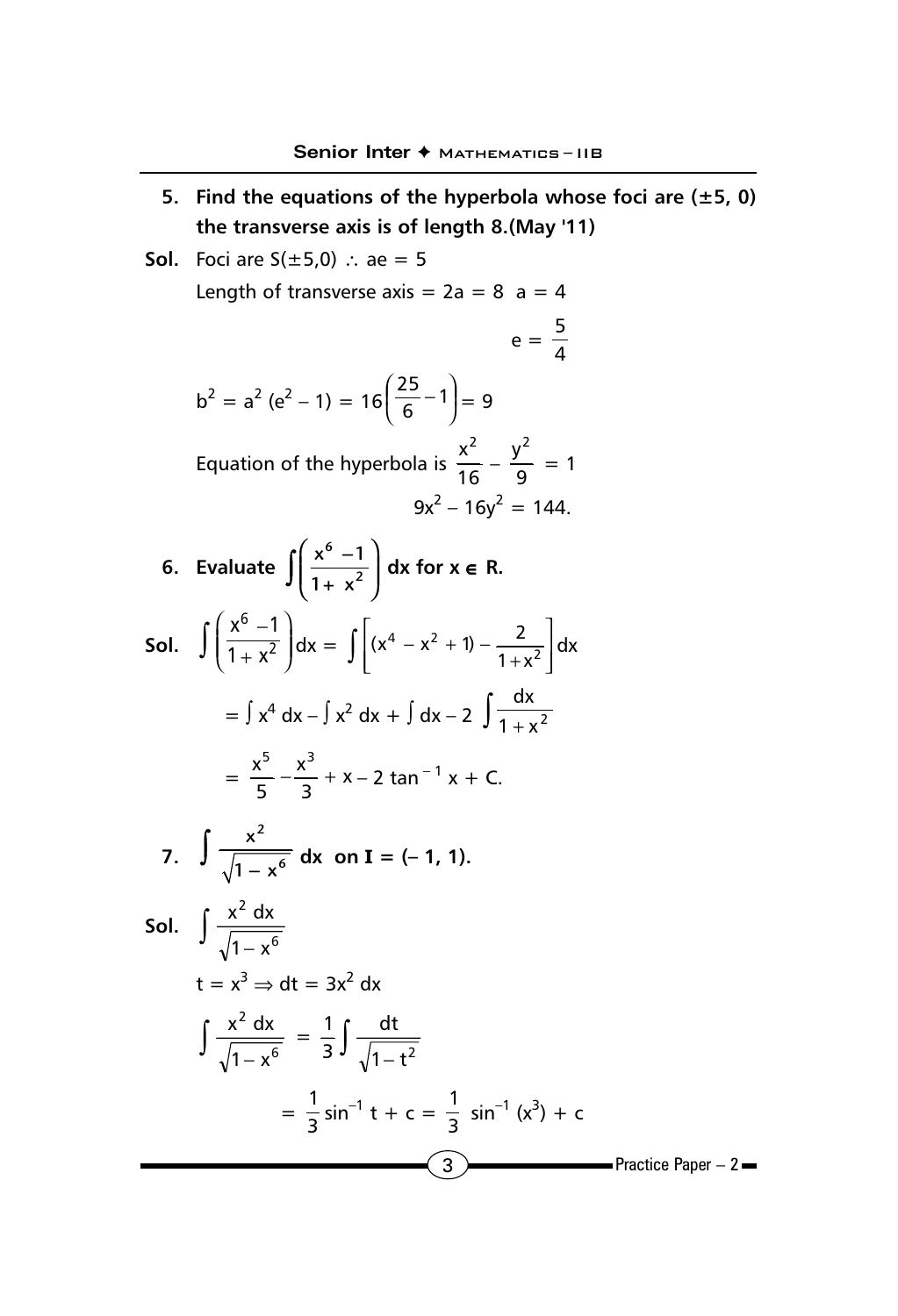8. Evaluate 
$$
\int_{0}^{a} \frac{dx}{x^2 + a^2}
$$
  
\n5ol.  $\int_{0}^{a} \frac{dx}{x^2 + a^2} = \left[\frac{1}{a} \tan^{-1} \left(\frac{x}{a}\right)\right]_{0}^{a}$   
\n $= \frac{1}{a} [\tan^{-1}(1) - \tan^{-1}(0)]$   
\n $= \frac{1}{a} \left(\frac{\pi}{4} - 0\right) = \frac{\pi}{4a}$   
\n9. Evaluate  $\int_{2}^{3} \frac{2x}{1 + x^2} dx$   
\n5ol.  $I = [ln|1 + x^2|]_{2}^{3}$   
\n $= ln 10 - ln 5$   
\n $= ln(10/5)$   
\n $= ln 2$   
\n10. Evaluate  $\frac{dy}{dx} = e^{x-y} + x^2 e^{-y}$   
\nSol.  $\frac{dy}{dx} = e^{x-y} + x^2 \cdot e^{-y} = \frac{e^x}{e^y} + \frac{x^2}{e^y}$   
\n $\int e^y \cdot dy = \int (e^x + x^2) dx$   
\nSolution is  $e^y = e^x + \frac{x^3}{3} + c$   
\n**SECTION - B**  
\n11. Find the equation of the circle with

- **11. Find the equation of the circle with centre (–2, 3) cutting a** chord length 2 units on  $3x + 4y + 4 = 0$
- **Sol.** Equation of the line is  $3x + 4y + 4 = 0$

P = Length of the perpendicular  
= 
$$
\frac{|3(-2) + 4 \cdot 3 + 4|}{\sqrt{9 + 16}}
$$
  
Q  
Practice Paper – 2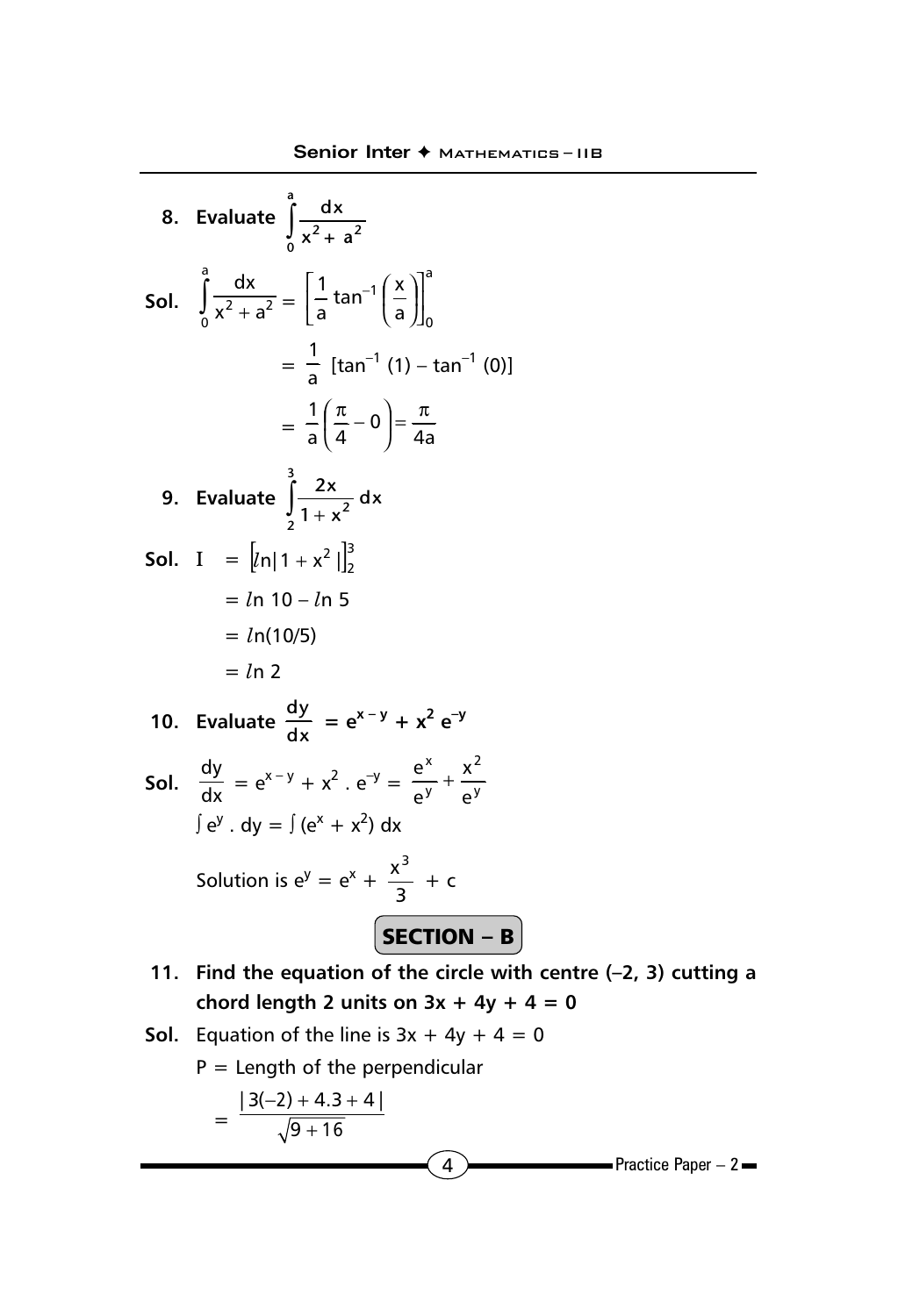$=\frac{10}{5}$  = 2 Length of the chord =  $2\lambda = 2 \Rightarrow \lambda = 1$ If r is the radius of the circle then  $r^2 = 2^2 + 1^2 - 4 + 1 = 5$ Centre of the circle is (–2, 3) Equation of the circle is  $(x + 2)^2 + (y - 3)^2 = 5$  $x^{2} + 4x + 4 + y^{2} - 6y + 9 - 5 = 0$ i.e.,  $x^2 + y^2 + 4x - 6y + 8 = 0$ 



**12. If the two circles**

 $x^2 + y^2 + 2gx + 2fy = 0$  and  $x^2 + y^2 + 2g'x + 2fy = 0$  touch each other then show that  $fg = fg'.$ 

Sol. 
$$
C_1 = (-g, -f)
$$
  $C_2 = (-g^{-1}, f^{-1})$ 

\n
$$
r_1 = \sqrt{g^2 + f^2}
$$
\n
$$
r_2 = \sqrt{g'^2 + r'^2}
$$
\n
$$
C_1 C_2 = r_1 + r_2
$$
\n
$$
(C_1 C_2)^2 = (r_1 + r_2)^2
$$
\n
$$
(g' - g)^2 + (f' - f)^2 = g^2 + f^2 + g'^2 + f^2 + 2\sqrt{g^2 + f^2} \sqrt{g^2 + r'^2}
$$
\n
$$
-2(gg' + ff') = 2\{g^2g'^2 + f^2f^2 + g^2f^2 + f^2g'^2\}^{1/2}
$$
\nSquaring again

\n
$$
(gg' + ff')^2 = g^2g'^2 + f^2f^2 + g^2f^2 + g'^2f^2
$$
\n
$$
g^2g'^2 + f^2f^2 + 2gg'ff = g^2g'^2 + f^2f^2 + g^2f^2 + g'^2f^2
$$
\n
$$
2gg'ff = g^2f^2 + f^2g'^2
$$
\n
$$
\Rightarrow g^2f^2 + g'^2f^2 - 2gg'ff' = 0
$$
\n(or)  $(gf - fg')^2 = 0$ 

\n(or)  $gf = fg'$ 

\nPractice Paper - 2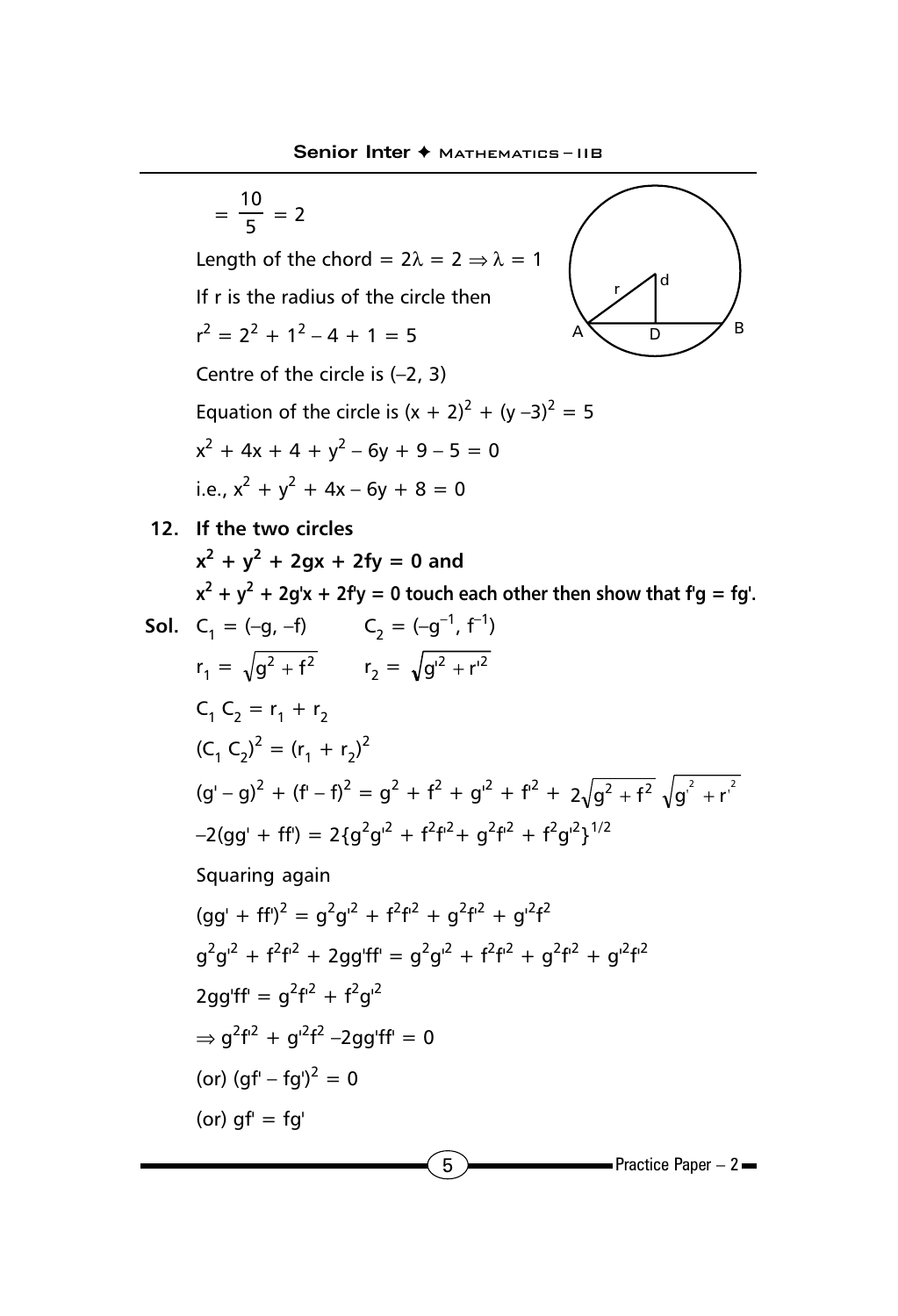- 13. If P(x, y) be any point on the ellipse  $\frac{x^2}{2} + \frac{y^2}{2}$  $\frac{x^2}{a^2} + \frac{y^2}{b^2} = 1$ **a b where S and S' are foci, then prove that SP + S'P is a constant.**
- **Sol. Theorem :** If P (x, y) is any point on the ellipse  $2 \perp v^2$ 2  $-h^2$  $x^2 + y$  $a^2 + b$ +  $\frac{1}{+b^2} = 1,$  $(a > b)$ . Whose foci are S and S' then SP + S'P is a constant. **Proof :** The equation of the ellipse is given as

$$
\frac{x^2 + y^2}{a^2 + b^2} = 1, (a > b). \qquad \qquad \dots (1)
$$

Let S, S' be the foci and ZM, Z' M' be the corresponding directrices. Join SP and S'P. DRaw PL perpendicular to x-axis and M' MP perpendicular to the two directrices.

By the definition of the ellipse  $SP = ePM = e(LZ)$ .

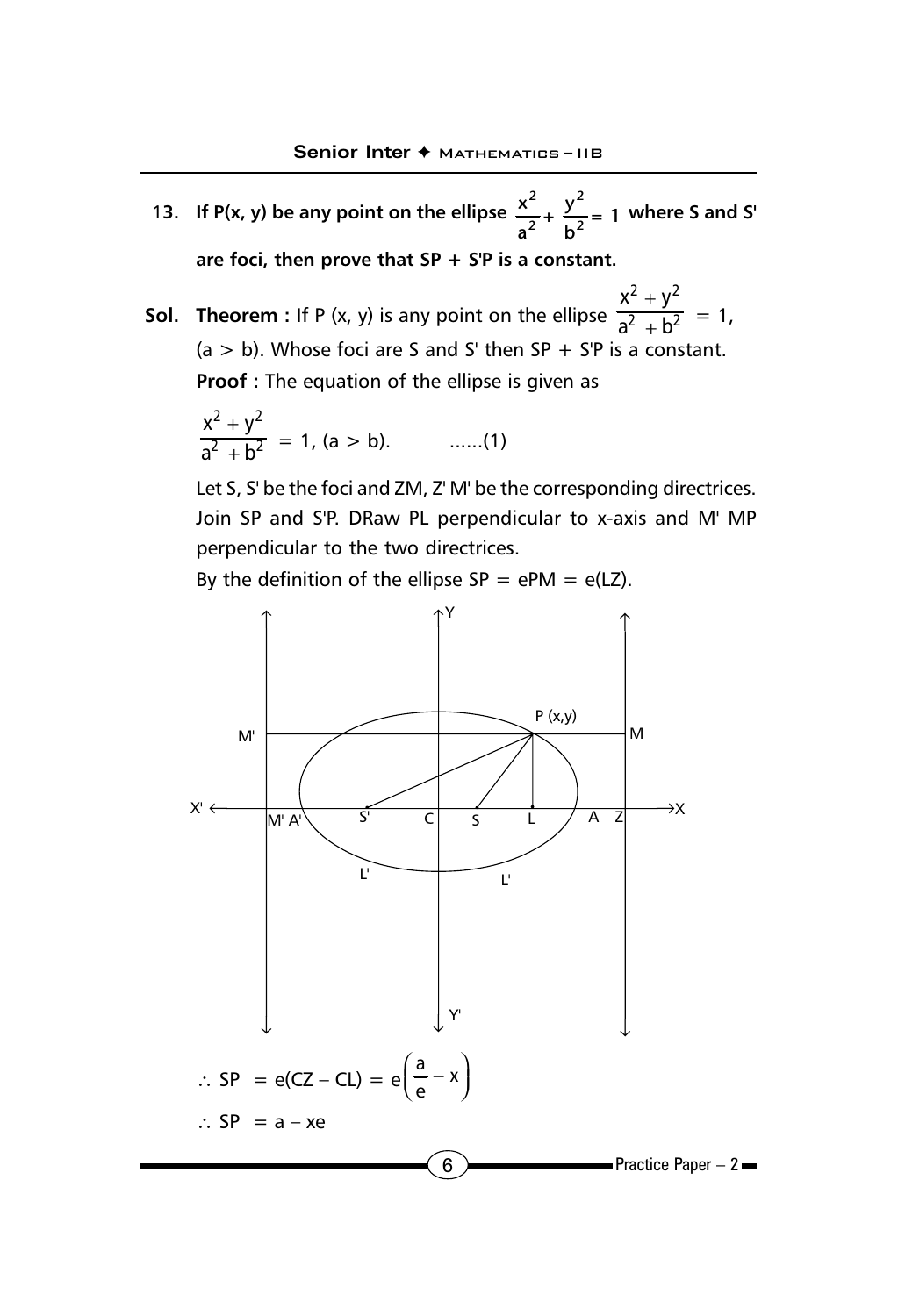$$
\therefore S'P = ePM' = e(LZ') \qquad \text{Fig.}
$$
\n
$$
= e\left(x + \frac{a}{e}\right) = a + xe
$$
\n
$$
\therefore SP + S'P = a - xe + a + xe.
$$
\n
$$
SP + S'P = 2a \text{ (constant)} = \text{Length of the major axis.}
$$
\n14. C is the centre, *AA'* and *BB'* are major and minor axis of the ellipse.  $\frac{x^2}{a^2} + \frac{y^2}{b^2} = 1$ . If *PN* is the ordinate of a point *P* on the ellipse then show that  $\frac{(PN)^2}{(A'N)(AN)} = \frac{(BC)^2}{(CA)^2}$   
\nSoI. Equation of the ellipse  $\frac{x^2}{a^2} + \frac{y^2}{b^2} = 1$   
\n
$$
P(a \cos \theta, b \sin \theta) \text{ any point on the ellipse.}
$$
\n
$$
PN = b \sin \theta; AN = a - a \cos \theta,
$$
\n
$$
A'N = a + a \cos \theta; BC = b, CA = a
$$
\n
$$
(AN). (AN) = (a + a \cos \theta) (a - a \cos \theta)
$$
\n
$$
= a^2 - a^2 \cos^2 \theta.
$$
\n
$$
= a^2 (1 - \cos^2 \theta) = a^2 \sin^2 \theta
$$
\n
$$
\frac{(PN)^2}{(AN)(AN)} = \frac{b^2 \sin^2 \theta}{a^2 \sin^2 \theta} = \frac{b^2}{a^2}
$$
\n
$$
\frac{BC^2}{(CA)^2} = \frac{b^2}{a^2} \Rightarrow \frac{PN^2}{(AN)(AN)} = \frac{(BC)^2}{(CA)^2}
$$

- **15. One focus of a hyperbola is located at the point (1,– 3) and the corresponding directrix is the line y = 2. Find the equation of the hyperbola if its eccentricity is**  $\frac{3}{2}$ **.**
- **Sol.**  $S(1 3)$  is the focus, equation of the directrix is  $y 2 = 0$  $P(x_1, y_1)$  is any point on the hyperbola join SP and draw PM perpendicular to the directrix S.P. = e. PM  $\Rightarrow$  SP<sup>2</sup> = e<sup>2</sup>. PM<sup>2</sup>

 $\overline{7}$  Practice Paper – 2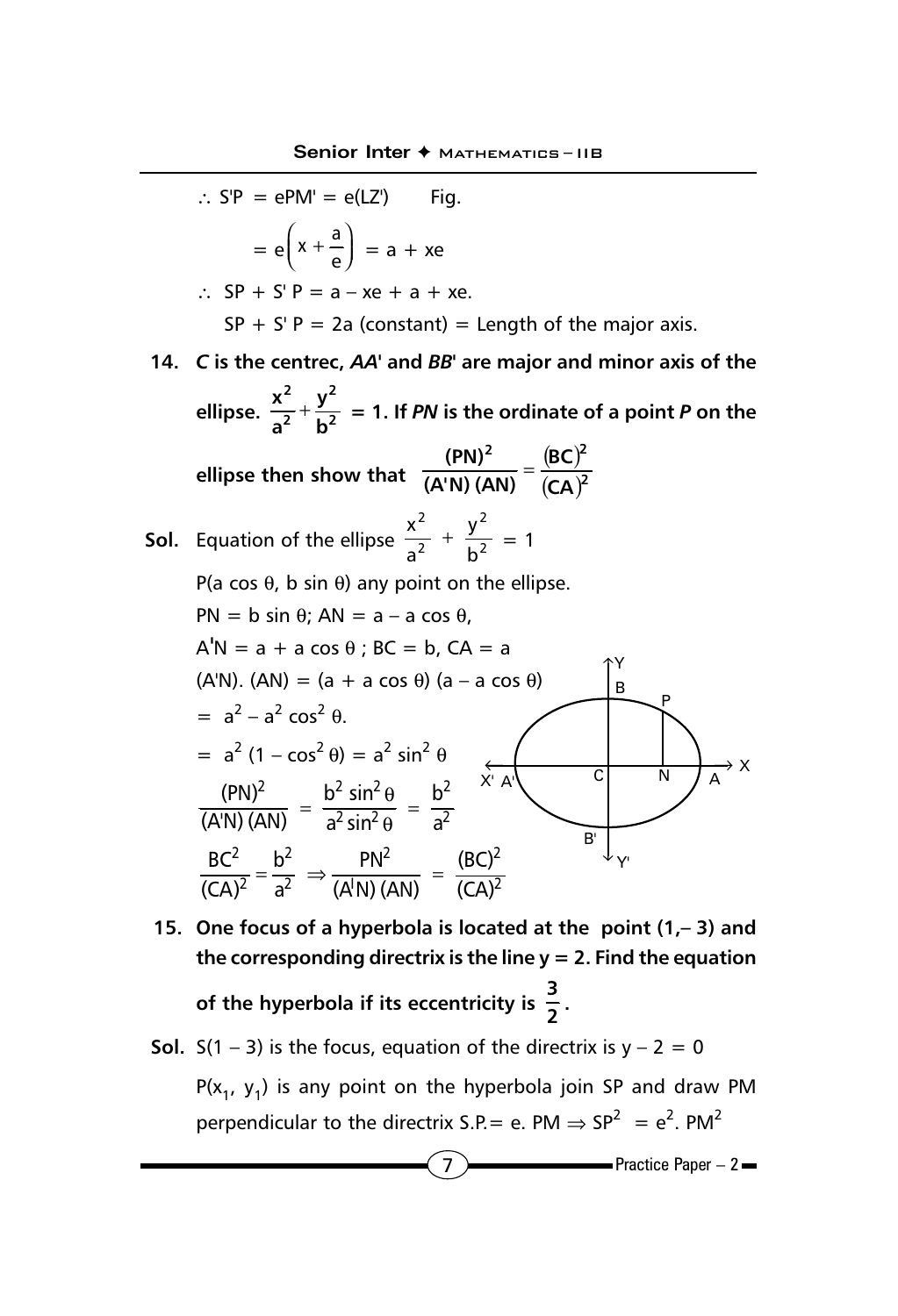$$
(x_1 - 1)^2 + (y_1 + 3)^2 = \frac{9}{4} \left| \frac{(y_1 - 2)}{\sqrt{1 + 0}} \right|^2
$$
  
\n
$$
x_1^2 + 1 - 2x_1 + y_1^2 + 9 + 6y_1
$$
  
\n
$$
= \frac{9}{4} (y_1 - 2)^2
$$
  
\n
$$
4x_1^2 + 4y_1^2 - 8x_1 + 24y_1 + 40
$$
  
\n
$$
= 9 (y_1^2 + 4 - 4y_1)
$$
  
\n
$$
= 9 y_1^2 - 36y_1 + 36
$$
  
\n
$$
4x_1^2 - 5y_1^2 - 8x_1 + 60y_1 + 4 = 0
$$
  
\n
$$
= 9 (x_1, y_1)
$$

$$
4x^2 - 5y^2 - 8x + 60y + 4 = 0
$$

This is the equation of the required hyperbola

16. Evaluate 
$$
\int_{0}^{2\pi} (1 + \cos x)^{5} (1 - \cos x)^{3} dx
$$
  
\n5ol. 
$$
\int_{0}^{2\pi} (1 + \cos x)^{5} (1 - \cos x)^{3} dx
$$
  
\n
$$
(1 + \cos x)^{3} (1 + \cos x)^{2} (1 - \cos x)^{3}
$$
  
\n
$$
= \int_{0}^{2\pi} (1 - \cos^{2} x)^{3} (1 + \cos x)^{2} dx = \int_{0}^{2\pi} (\sin^{2} x)^{3} (1 + \cos x)^{2} dx
$$
  
\n
$$
= \int_{0}^{2\pi} \sin^{6} x (1 + \cos^{2} x) dx = \cos x = t
$$
  
\n
$$
- \sin x dx = dt
$$
  
\n
$$
\sin x dx = -dt
$$
  
\n
$$
U.L \Rightarrow \cos 2\pi = t
$$
  
\n
$$
\Rightarrow \boxed{1 = t}
$$
  
\n
$$
L.L \Rightarrow \cos 0 = t
$$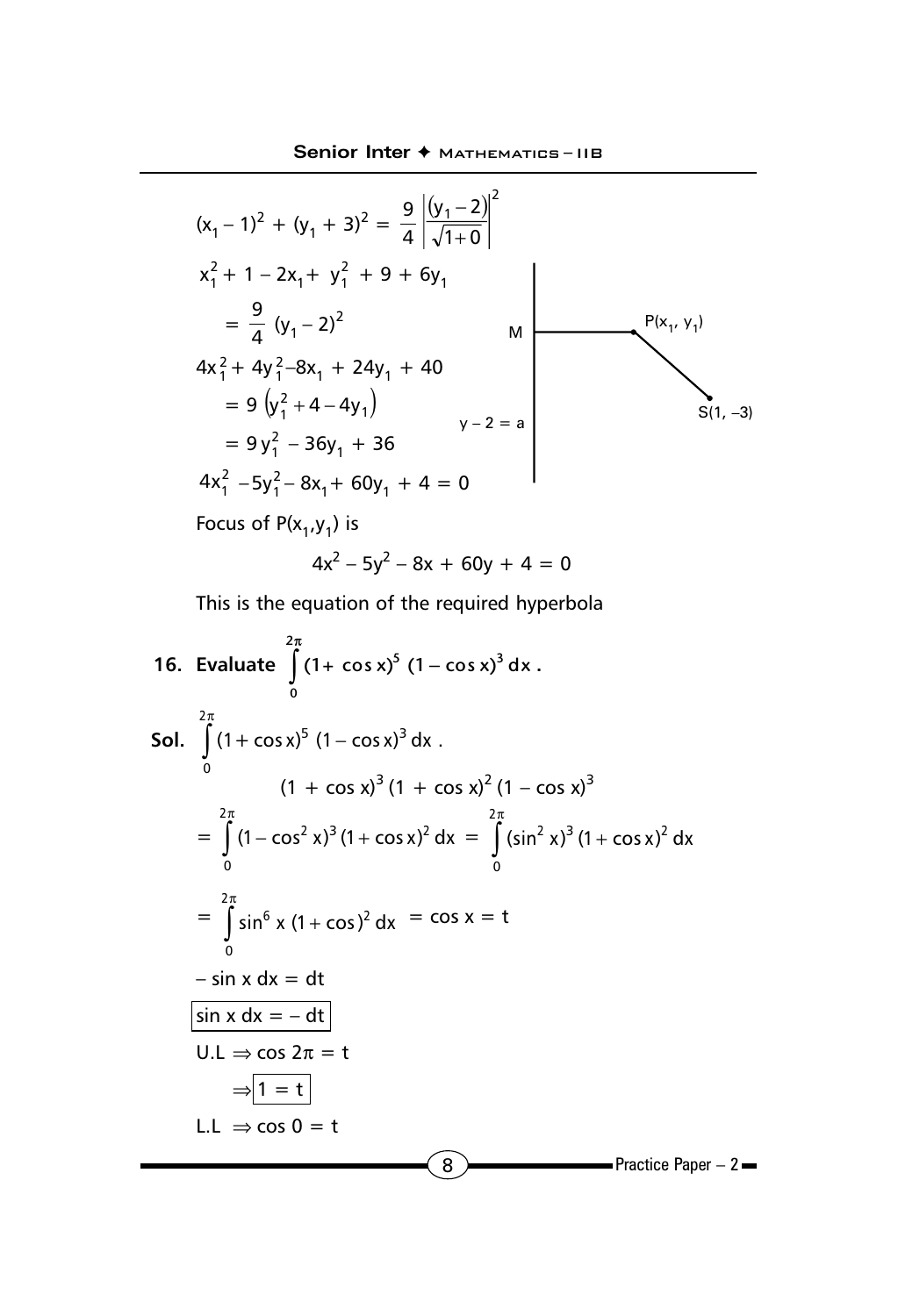$$
\Rightarrow 1 = t = \int_{1}^{1} (1 + t)^2 \, dt
$$

$$
= \left( \frac{(1 + t)^3}{3} \right)_1^1 = \frac{8}{3} - \frac{8}{3} = 0
$$

**17.** Solve  $(1 + y^2) dx = (\tan^{-1} y - x) dy$ 

**Sol.** Given  $\frac{1}{\sqrt{N}} = \frac{1}{1 + N^2}$ 1  $1 + y$ tan $^{-1}$  y  $-$  x dy dx +  $=\frac{\tan^{-1}y-}{2}$  $=\frac{2(2n+1)}{1+y^2}-\frac{n}{1+y^2}$ 1  $1 + y$ x  $1 + y$  $rac{\tan^{-1}y}{1+y^2} - \frac{y}{1+y^2}$ −  $\frac{1}{2} + \frac{1}{1+y^2} = \frac{1}{1+y^2}$ 1  $2 \t 1+y$ tan<sup>–1</sup> y  $1 + y$ x dy  $\frac{dx}{dy} + \frac{x}{1+y^2} = \frac{\tan x}{1+y^2}$ −  $P = \frac{1}{1 + y^2}$ +  $I.F. = e^{J_1 + y^2} = e^{tan^{-1}y}$  $e^{\int \frac{dy}{1+y^2}} = e^{\tan^{-1} x}$ x.  $e^{tan^{-1}y} = \int e^{tan^{-1}y} \cdot \frac{tan^{-1}y}{1 + y^2} dy$  $f^{-1}y = \int e^{tan^{-1}y} \cdot \frac{tan^{-1}y}{1+y}$ Put t = tan<sup>-1</sup> y dt =  $\frac{1}{1+y^2}$  dy  $+y^2$  $x .t = \int e^{t} . t dt = e^{t} (t - 1) + c$  $x \cdot e^{\tan^{-1} y} = e^{\tan^{-1} y}$  (tan<sup>-1</sup> y - 1) + c is the solution.

 $SECTION - C$ 

- **18.** Show that the circles  $x^2 + y^2 4x 6y 12 = 0$  and  $x^2 + y^2 + 6x + 18y + 26 = 0$  touch each other. Also find the **point of contact and common tangent at this point of circle.**
- **Sol.** Equations of the circles are

$$
x^{2} + y^{2} - 4x - 6y - 12 = 0
$$
  
and 
$$
x^{2} + y^{2} + 6x + 18y + 26 = 0
$$
  
9  
Practice Paper - 2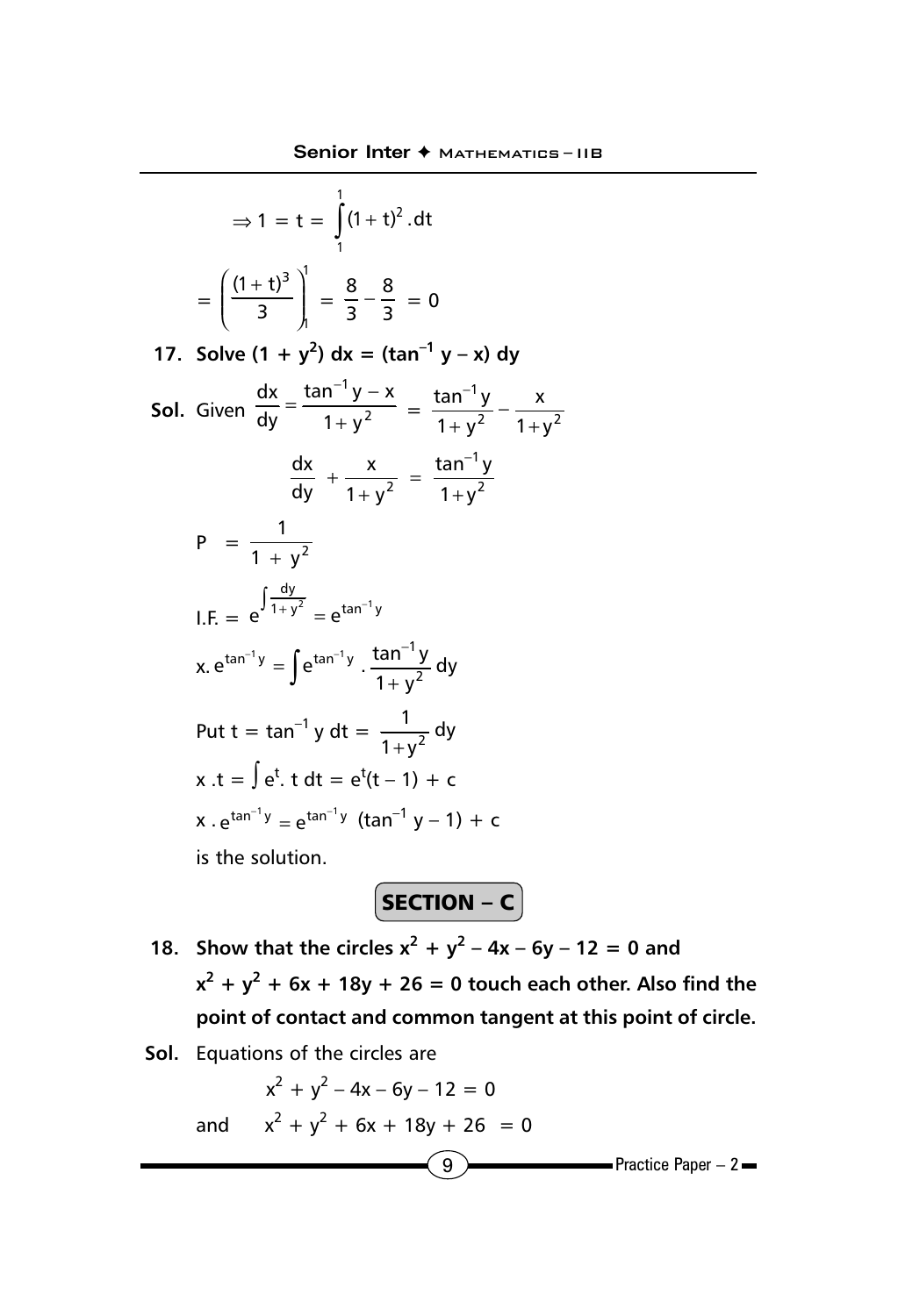Centres are C<sub>1</sub>(2, 3), C<sub>2</sub> = (-3, -9)  $r_1 = \sqrt{4 + 9 + 12} = 5$  $r_2 = \sqrt{9 + 81 - 26} = 8$  $C_1C_2 = \sqrt{(2 + 3)^2 + (3 + 9)^2}$  $=\sqrt{25 + 144} = 13 = r_1 + r_2$ ∴ Circle touch externally Equation of common tangent is  $S_1 - S_2 = 0$  $-10x - 24y - 38 = 0$  $5x + 12y + 19 = 0$ 

5 8

$$
C_1(2, 3)
$$

The point of contact P divides  $C_1C_2$  in the ratio 5 : 8 Co–ordinates of P are

C<sub>2</sub>(–3, –9)

$$
\left(\frac{5(-3)+8\cdot 2}{5+8}, \frac{5(-9)+8\cdot 3}{5+8}\right) \Rightarrow \left(\frac{1}{13}, \frac{-21}{13}\right)
$$

The common tangent at this point of contact is  $\big)$  $\left(y-\frac{21}{42}\right)$  $\left(x+\frac{1}{13}\right)-3\left(y-\right)$  $\left(-\frac{21}{13}\right) - 2\left(x + \frac{21}{13}\right)$  $\left(\frac{1}{13}\right)$ + y $\left(-\right)$ l ſ  $\left(\frac{21}{13}\right) - 2\left(x + \frac{1}{13}\right) - 3\left(y - \frac{21}{13}\right)$  $x\left(\frac{1}{13}\right) + y\left(-\frac{21}{13}\right) - 2\left(x + \frac{1}{13}\right) - 3\left(y - \frac{21}{13}\right) - 12 = 0$ i.e.,  $5x + 12y + 19 = 0$ 

- **19. Find all common tangents of**  $x^2 + y^2 = 9$  **and** 
	- $x^2 + y^2 16x + 2y + 49 = 0$  the pairs of circles.
- **Sol.** The circles are  $x^2 + y^2 = 9$

$$
x^2 + y^2 - 16x + 2y + 49 = 0
$$

Centre are A (0,0), B(8, –1)

$$
r_1 = 3, r_2 = \sqrt{64 + 1 - 49} = 4
$$

 $(10)$  Practice Paper – 2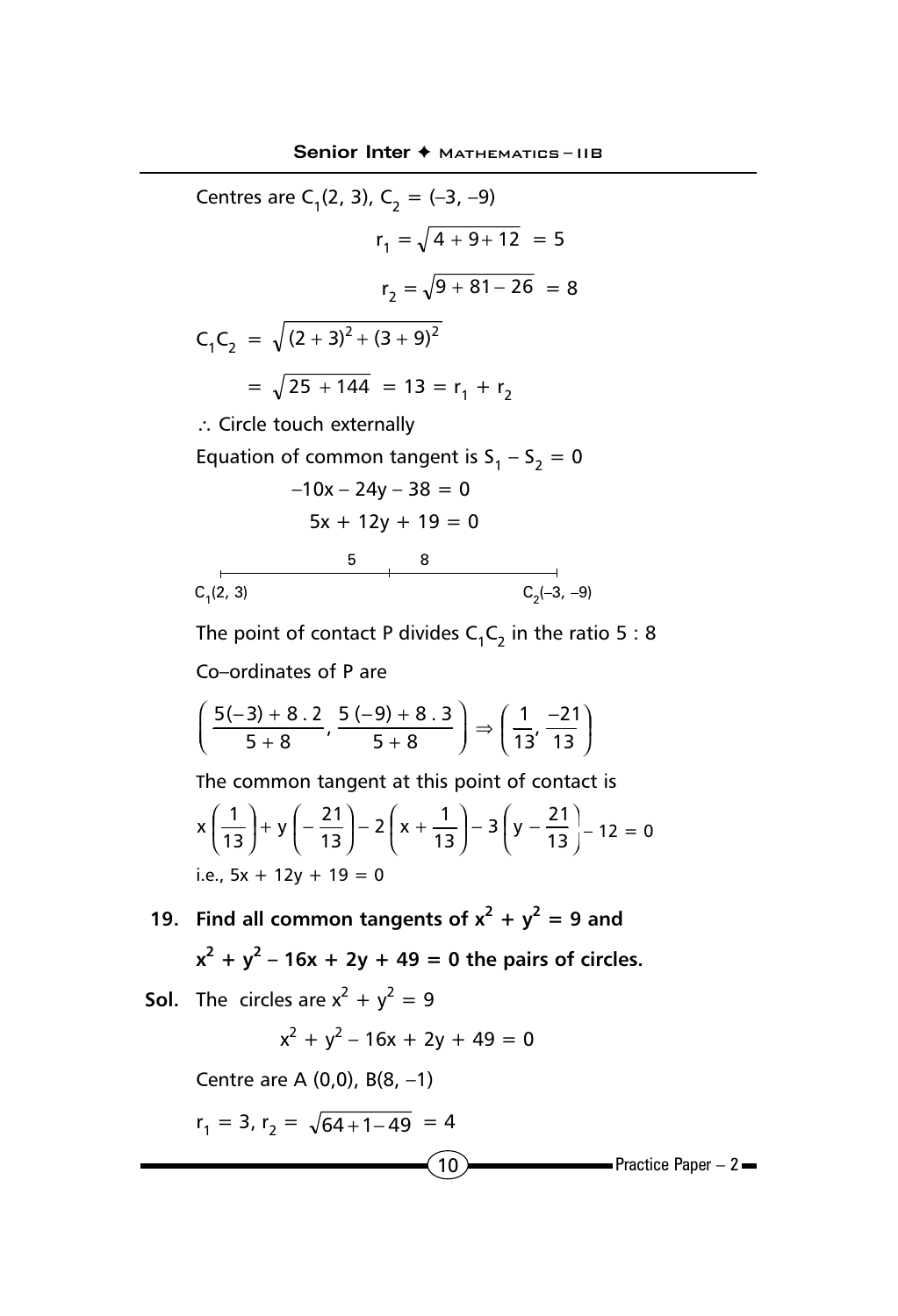$\boxed{11}$  Practice Paper – 2 AB =  $\sqrt{(0-8)^2 + (0+1)^2}$  $=\sqrt{64+1} = \sqrt{65} > r_1 + r_2$ The circles lie outside each other. A  $(0, 0)$ , B  $(8, -1)$ External center of similitude S divides AB externally in this ratio 3 : 4 Co–ordinates of are  $(-24, +3)$ Suppose m is the slope of the direct common tangents  $y - 3 = m(x + 24)$  $= mx + 24m$  $mx - v + (24m + 3) = 0$  ---- (1) This is a tangent to the circle  $x^2 + y^2 = 9$  $3 =$  $m^2 + 1$  $24m + 3$  $2^{+}$ +  $9(m^2 + 1) = 9(8m + 1)^2$  $= 64m^2 + 10m + 1$  $63m^2 + 16m = 0$  $m(63m + 10) = 0$  $m = 0$  or  $\frac{-16}{63}$ . **Case (i) :** m = 0 Substituting in (1), equation of the tangent is  $- y + 3 = 0$  $y - 3 = 0$ **Case (ii)** : m =  $\frac{1}{63}$ −16 Equation of the tangent is  $\frac{-16}{63}x - y + \left(\frac{-384}{63} + 3\right)$  $\left(\frac{-384}{63} + 3\right)$ l  $\left(\frac{-384}{63} + 3\right)$ 384  $= 0$ 63  $\frac{-16}{63}$  x – y +  $\frac{195}{63}$  = 0  $16x + 63y + 195 = 0$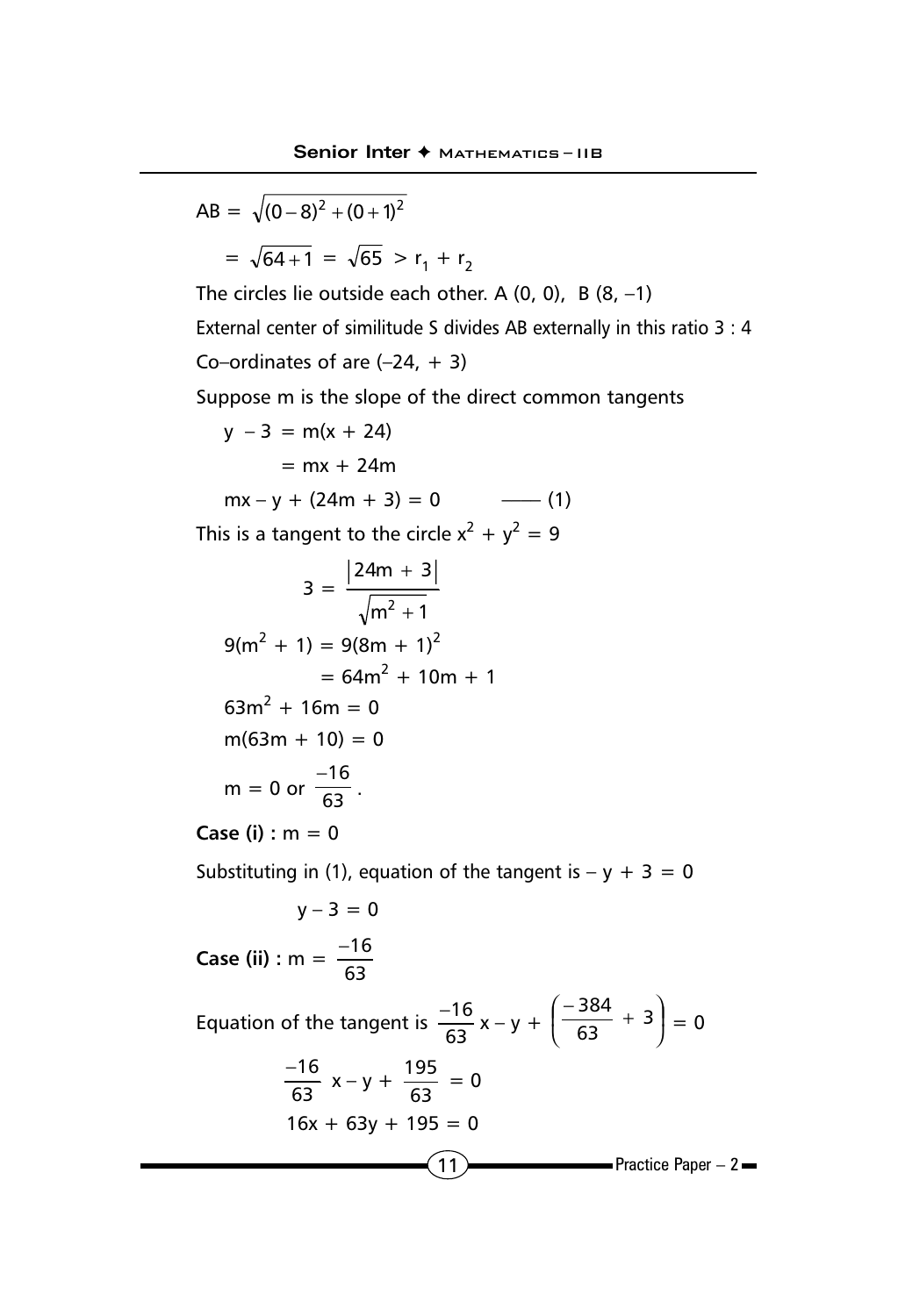Internal center of similitude S' divides AB internally in the ratio 3 : 4

Co-ordinates of S' are 
$$
\left(\frac{24}{7}, \frac{-3}{7}\right)
$$

Equation of the transverse common tangent is

$$
y + \frac{3}{7} = m\left(x - \frac{24}{7}\right)
$$
  
\n
$$
\frac{7y + 3}{7} = \frac{m(7x - 24)}{7}
$$
  
\n
$$
7y + 3 = 7mx - 24m
$$
  
\n
$$
7mx - 7y - (24m + 3) = 0
$$
 (2)  
\nThis is a tangent to the circle  $x^2 + y^2 = 9$   
\n
$$
3 = \frac{|24m + 3|}{\sqrt{49m^2 + 49}} = \frac{3}{7} \frac{|28m + 1|}{\sqrt{m^2 + 1}}
$$
  
\n
$$
49(m^2 + 1) = (8m + 1)^2
$$
  
\n
$$
49m^2 + 49 = 64m^2 + 16m + 1
$$
  
\n
$$
15m^2 + 16m - 48 = 0
$$
  
\n
$$
(3m - 4) (5m + 12) = 0
$$
  
\n
$$
m = \frac{4}{3} \text{ or } \frac{-12}{5}
$$
  
\nCase (i) : Substituting in (2),  
\n
$$
a = \frac{12}{5}
$$
  
\nCase (ii) : Substituting in (2),  
\n
$$
a = \frac{-12}{5}
$$
  
\n
$$
a = \frac{28}{x}x - 7y - \left(\frac{96}{3} + 3\right) = 0
$$
  
\n
$$
\frac{28}{x}x - 7y - \left(\frac{96}{3} + 3\right) = 0
$$
  
\n
$$
\frac{-84}{5}x - 7y - \left(\frac{-288}{5} + 3\right) = 0
$$
  
\n
$$
\frac{28}{3}(4x - 3y - 15) = 0
$$
  
\n
$$
\frac{7}{3}(4x - 3y - 15) = 0
$$
  
\n
$$
4x - 3y - 15 = 0
$$
  
\n
$$
\frac{-7}{5}(12x + 5y - 39) = 0
$$
  
\n
$$
\frac{-7}{5}(12x + 5y - 39) = 0
$$
  
\n
$$
\frac{-7}{5}x - 7y - \
$$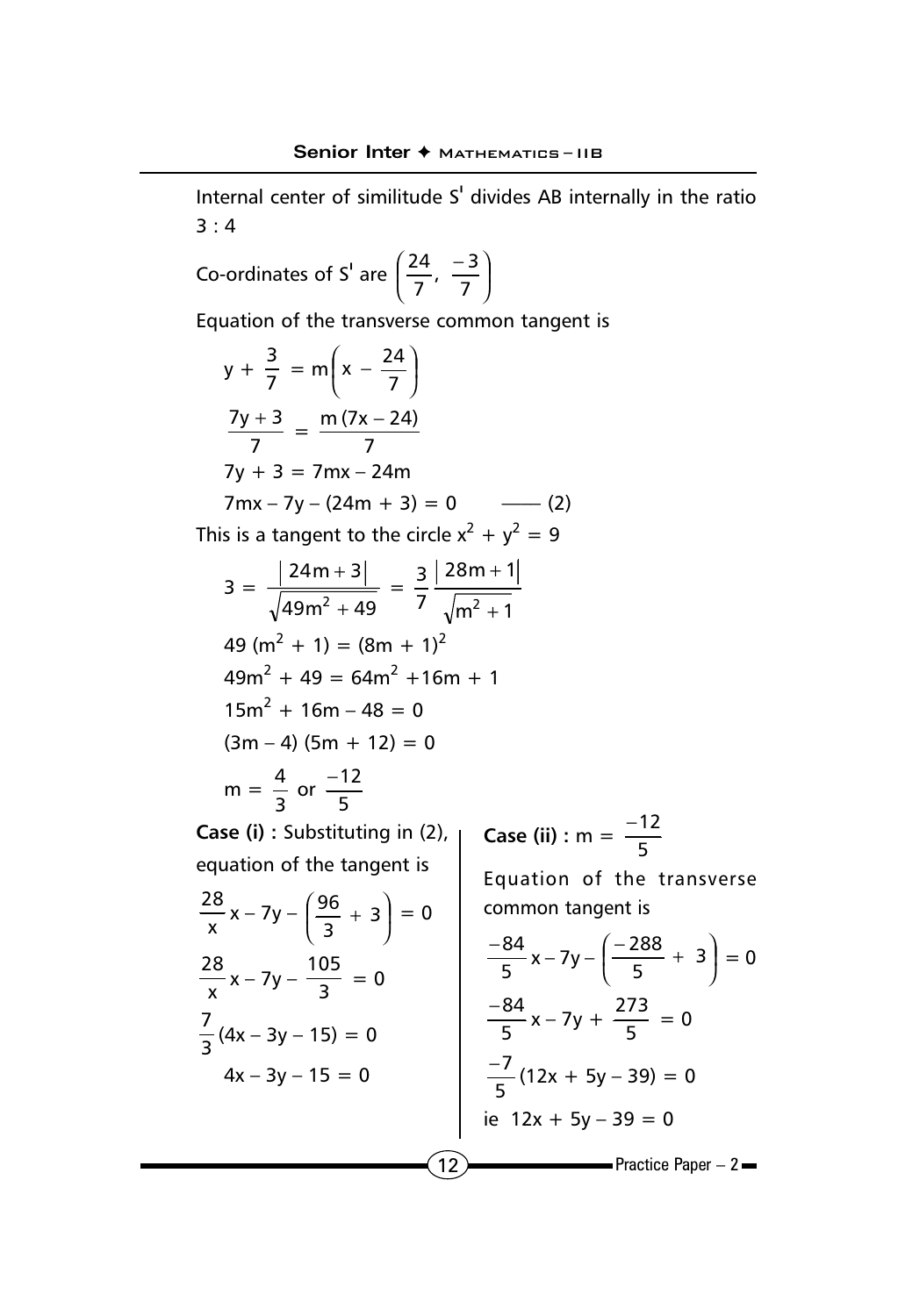∴ Equation of direct common tangents are  $y - 3 = 0$  16x + 63y + 195 = 0

Equation of transverse common tangent are

 $4x - 3y - 15 = 0$  and  $12x + 5y - 39 = 0$ 

- **20. Find the equation of the parabola whose focus is S(3, 5) and vertex is A(1, 3).**
- **Sol.** Equation of the axis  $y 3 = \frac{1}{1 3}$  $3 - 5$  $\frac{-5}{-3}$  (x – 1)

$$
= x - 1
$$
  

$$
x - y + 2 = 0
$$

The directrix is perpendicular to the axis. Equation of the directrix is  $x + y + k = 0$ Co-ordinates of Z be (x, y) A is the midpoint of SZ

 $(13)$  Practice Paper – 2 Co-ordinates of A are  $\left(\frac{3+\lambda}{2}, \frac{3+\lambda}{2}\right)$  $\left(\frac{3+x}{2},\frac{5+y}{2}\right)$ l  $(3 + x + 5 +$  $\frac{3+x}{2}$ ,  $\frac{5+y}{2}$  $=$  (1, 3) 2  $\frac{3+x}{2} = 1$   $\frac{5+y}{2} = 3$  $3 + x = 2$   $5 + y = 6$  $x = 2 - 3 = -1$   $y = 6 - 5 = 1$ Co-ordinates of Z are (–1, 1) The directrix passes through  $Z$  (-1, 1)  $-1 + 1 + k = 0 \Rightarrow k = 0$ Equation of the directrix is  $x - y = 0$ Equation of the parabola is  $(x - \alpha)^2 + (y - \beta)^2$  $=\frac{1}{l^2+m^2}$ 2 m  $(lx + my + n)$ +  $+$  my  $+$ l l  $(x-3)^2 + (y-5)^2 = \frac{(x+7)^2}{1+1}$  $(x + y)^2$ + +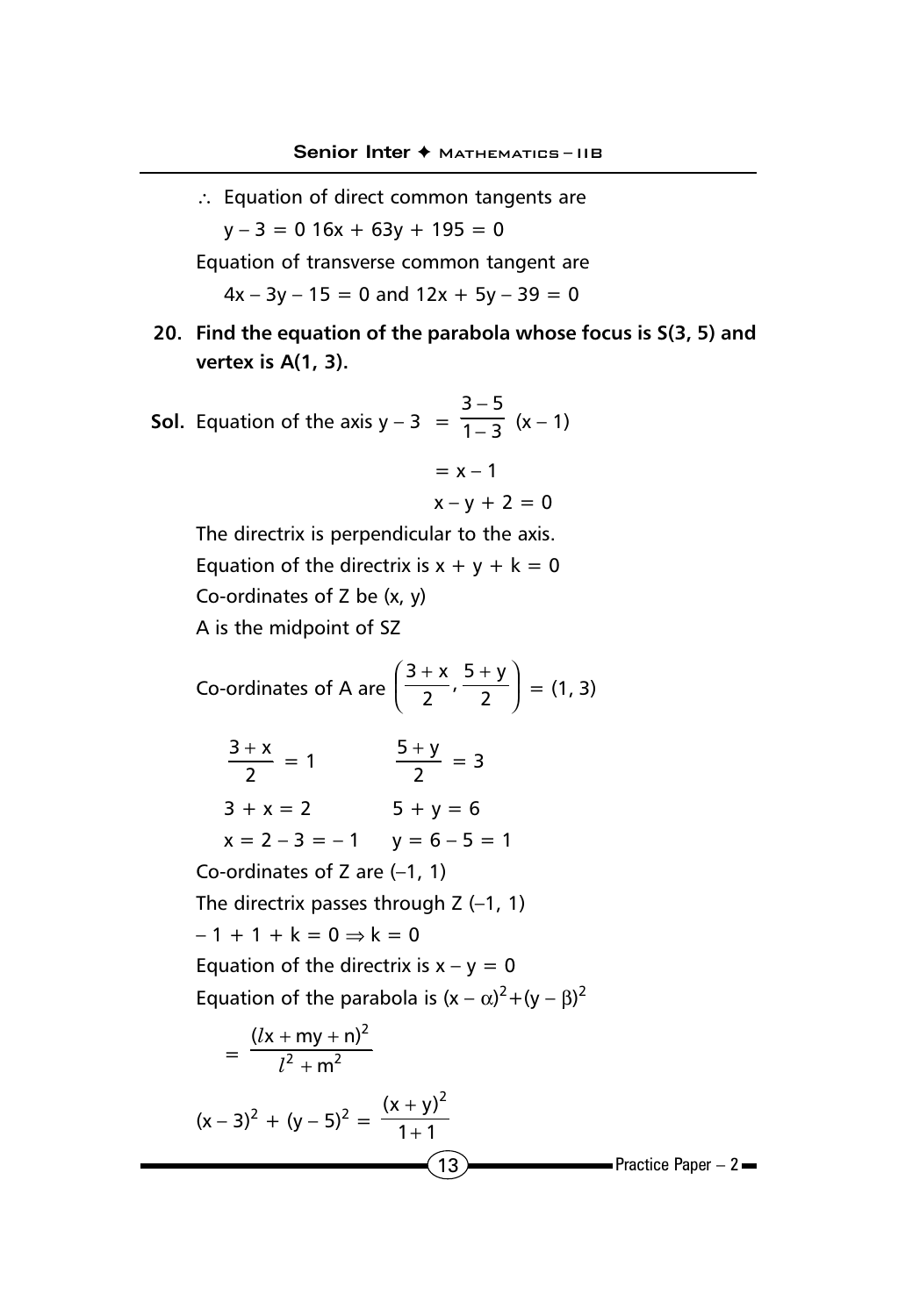$(14)$  Practice Paper – 2  $\Rightarrow$  2(x<sup>2</sup> – 6x + 9 + y<sup>2</sup> – 10y + 25) = (x + y)<sup>2</sup>  $\Rightarrow$  2x<sup>2</sup> + 2y<sup>2</sup> – 12x – 20y + 68 = x<sup>2</sup> + 2xy + y<sup>2</sup> **i.e.,**  $x^2 - 2xy + y^2 - 12x - 20y + 68 = 0$ . **21.** Evaluate  $\int e^{x} \log(e^{2x} + 5e^{x} + 6) dx$  on R. **Sol.**  $\int e^x \log(e^{2x} + 5e^x + 6) dx$  ∴  $e^{2x} + 5e^x + 6$  $= (e^{x} + 2) (e^{x} + 3)$  $=$   $\int e^{x}$ . log (( $e^{x} + 2$ ) ( $e^{x} + 3$ )) dx  $=$   $\int e^{x}$  {log (e<sup>x</sup> + 2) + log (e<sup>x</sup> + 3)} dx  $=$   $\int e^{x} \log(e^{x} + 2) dx + \int e^{x} \log(e^{x} + 3) dx$ Put  $e^x = t \Rightarrow e^x dx = dt$  $=$   $\int$  log (t + 2) dt +  $\int$  log (t + 3) dt  $= \log (t + 2) \int 1 dt - \int \left\{ \frac{d}{dt} \log (t + 2) \int 1 dt \right\}$  $\left\{\frac{d}{dt} \log{(t+2)}.\int 1 dt \right\}$ dt + log(t + 3)∫ 1 dt –  $\int \left\{ \frac{d}{dt} \log(t+3) . \int 1 dt \right\}$  $\left\{\frac{d}{dt} \log{(t+3)}.\int 1 dt \right\}$ dt  $=$  t log (t + 2) –  $\int \frac{1}{t+2}$  $\left(\frac{1}{\cdot} \right)$ l ſ  $\left(\frac{1}{t+2}\right)$  t dt + t log (t + 3) –  $\int \frac{1}{t+3} \cdot t$  dt  $=$  t {log (t + 2) + log (t + 3)} –  $\int \frac{t}{t+2} dt - \int \frac{t}{t+3} dt$ t  $=$  t log (t<sup>2</sup> + 5t + 6) –  $\int \left| \frac{t+2-2}{t+2} \right|$  $\overline{1}$  $\overline{\phantom{a}}$ I l ſ  $\left(\frac{t+2-2}{t+2}\right)dt - \int \left(\frac{t+3-3}{t+3}\right)$  $\overline{1}$  $\lambda$ I l ſ  $\left(\frac{+3-3}{t+3}\right)$ dt  $t + 3 - 3$  $=$  t. log (t<sup>2</sup> + 5t + 6) –  $\int_0^1 \left\{1 - \frac{2}{t+2}\right\}$  $\overline{1}$  $\mathsf{L}$ ₹  $\left\{1 - \frac{2}{t + 2}\right\} dt - \int_{1}^{t} \left\{1 - \frac{3}{t + 3}\right\}$  $\downarrow$  $\mathsf{I}$ ₹  $\left\{1-\frac{3}{t+3}\right\}$ dt  $=$  t log (t<sup>2</sup> + 5t + 6) – t + 2 log |t + 2| – t + 3 log |t + 3| + C  $=$  t . log (t<sup>2</sup> + 5t + 6) – 2t + 2 log |t + 2| + 3 log |t + 3| + C  $= e^{x} \log(e^{2x} + 5e^{x} + 6) - 2e^{x} + 2 \log(e^{x} + 2) + 3 \log(e^{x} + 3) + C$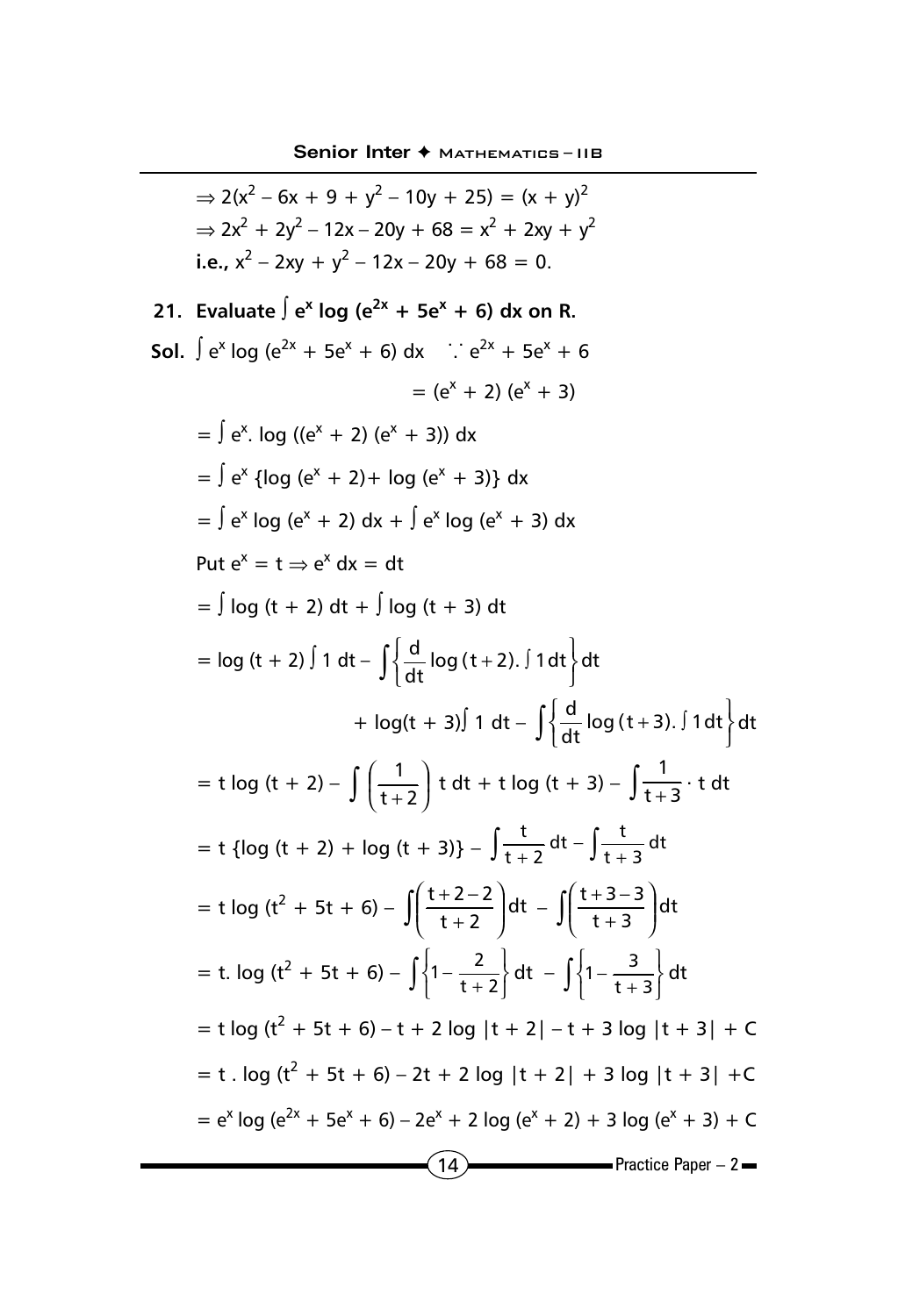22. Find 
$$
\int \frac{2x+1}{x(x^2+4)^2} dx
$$
.  
\n501. Let  $\frac{2x+1}{x(x^2+4)^2} = \frac{A}{x} + \frac{Bx+c}{x^2+4} + \frac{Dx+E}{(x^2+4)^2}$   
\n $2x + 1 = A(x^2 + 4)^2 + (Bx + C) + x(x^2 + 4) + (Dx + E)x$   
\nEquating the coefficients of like power of x, we obtain  
\n $A + B = 0, C = 0, 8A + 4B + D = 0,$   
\n $4C + E = 2, A = \frac{1}{16}$   
\nSolving these equations, we obtain  
\n
$$
A = \frac{1}{16}, B = -\frac{1}{16}, C = 0, D = -\frac{1}{4}, E = 2
$$
\n
$$
\int \frac{2x+1}{x(x^2+4)^2} dx = \frac{1}{16} \int \frac{dx}{x} - \frac{1}{32} \int \frac{2x}{x^2+4} dx + \int \frac{(-\frac{1}{4}x+2)}{(x^2+4)^2} dx ....(1)
$$
\n
$$
\int \frac{dx}{(x^2+4)^2}
$$
\nPut  $x = 2 \tan \theta \Rightarrow dx = 2 \sec^2 \theta d\theta$   
\n
$$
\int \frac{dx}{(x^2+4)^2} = \int \frac{2\sec^2 \theta d\theta}{16(1+\tan^2 \theta)^2} = \frac{1}{8} \int \frac{d\theta}{\sec^2 \theta} = \frac{1}{8} \int \cos^2 \theta d\theta
$$
\n
$$
= \frac{1}{16} \int (1 + \cos 2 \theta) d\theta = \frac{1}{16} \left(\theta + \sin \frac{2\theta}{2}\right)
$$
\n
$$
= \frac{1}{16} \left(\theta + \frac{\tan \theta}{1 + \tan^2 \theta}\right) + C_2 = \frac{1}{16} \left[\tan^{-1} \left(\frac{x}{2}\right) + \frac{2x}{4 + x^2}\right] + C_2
$$
\nFrom (1) and (2) we get  
\n
$$
\int \frac{2x+1}{x(x^2+4)^2} dx = \frac{1}{16} \log |x|
$$
\n
$$
= \frac{1}{32} \log (x^2
$$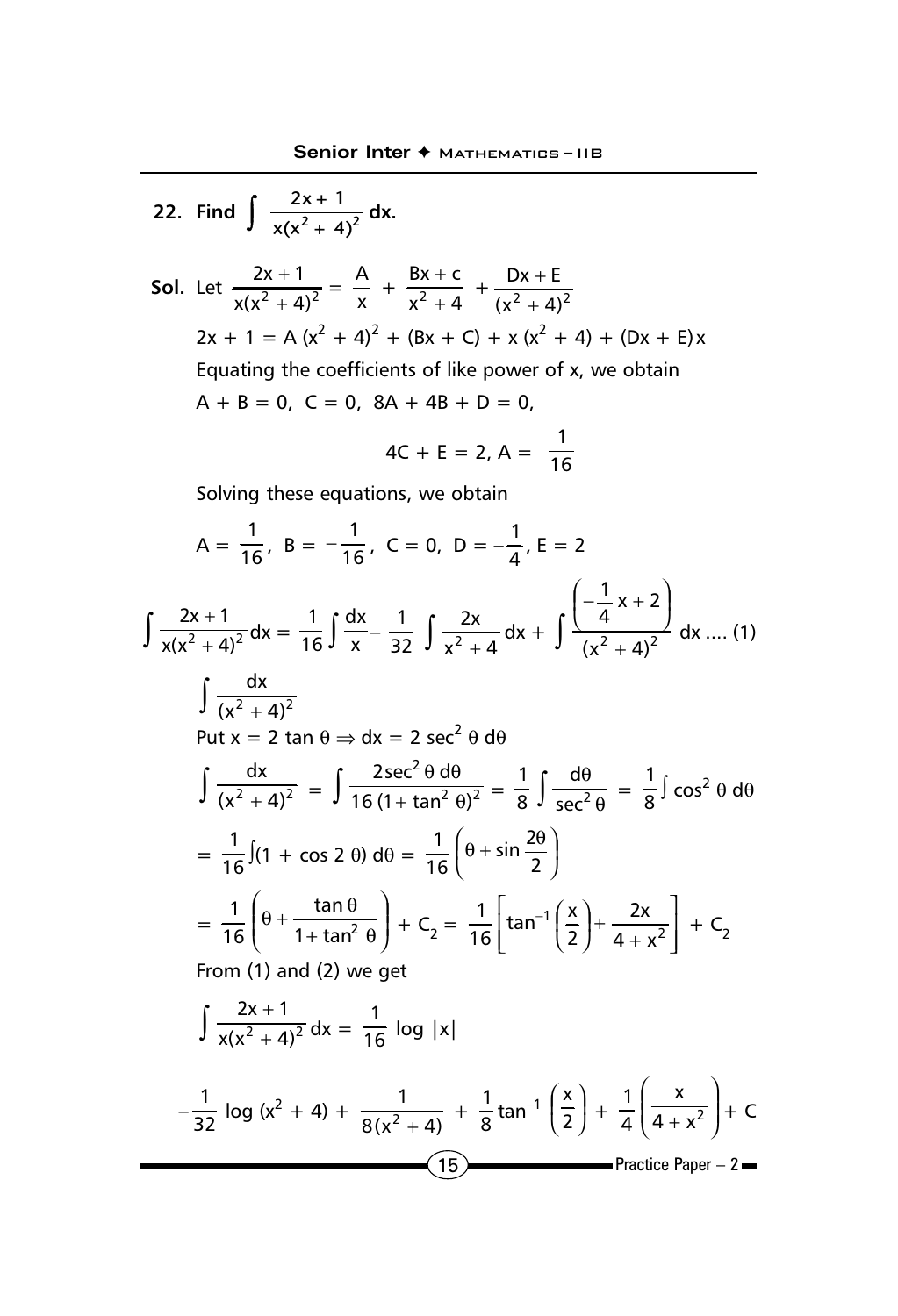

The required area is symmetrical about  $X - axis$ Area ABCB'

$$
= 2\left[\int_{-3}^{2} 2\sqrt{3} \sqrt{x+3} \, dx + \int_{2}^{5} 2\sqrt{5} \sqrt{5-x} \, dx\right]
$$
  
\n
$$
= 4\sqrt{3} \left(\frac{(x+3)^{\frac{3}{2}}}{\frac{3}{2}}\right)_{-3}^{2} + 4\sqrt{5} \left(\frac{(5-x)^{\frac{3}{2}}}{-\frac{3}{2}}\right)_{2}^{5}
$$
  
\n
$$
= \frac{8\sqrt{3}}{3} \left(\frac{3}{5} - 0\right) - \frac{8\sqrt{5}}{3} \left(0 - 3^{\frac{3}{2}}\right)
$$
  
\n
$$
= \frac{8\sqrt{3}}{3} \cdot 5\sqrt{5} + \frac{8\sqrt{5}}{3} \cdot 3\sqrt{3} = \frac{40 \cdot \sqrt{15}}{3} + \frac{24\sqrt{15}}{3}
$$
  
\n
$$
= \frac{64}{3} \sqrt{15} \text{ sq. units} = 64 \sqrt{\frac{15}{9}} \text{ sq. units} = 64 \sqrt{\frac{5}{3}} \text{ sq. units.}
$$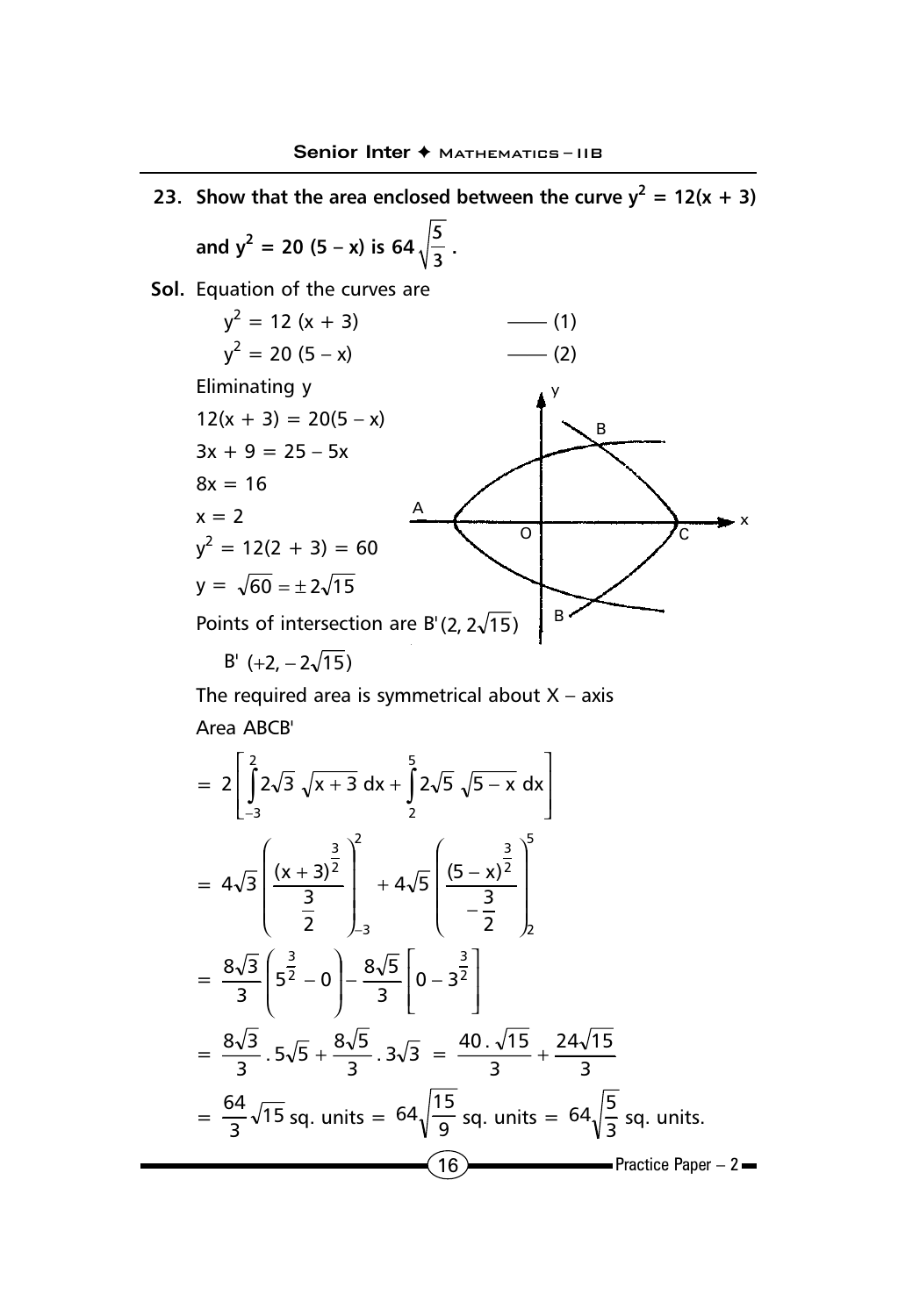24. Solve 
$$
\frac{dy}{dx} = \frac{-(x^2 + 3y^2)}{3x^2 + y^2}
$$
  
\nSoI.  $\frac{dy}{dx} = \frac{-(x^2 + 3y^2)}{(3x^2 + y^2)}$   
\nPut y = vx  
\n $\frac{dy}{dx} = v + x$ .  $\frac{dv}{dx}$   
\n $v + x$ .  $\frac{dv}{dx} = \frac{-(x^2 + 3v^2x^2)}{3x^2 + v^2x^2}$   
\n $= \frac{-x^2(1 + 3v^2)}{x^2(3 + v^2)}$   
\n $x$ .  $\frac{dv}{dx} = -v - \frac{1 + 3v^2}{3 + v^2}$   
\n $= \frac{-3v - v^3 - 1 - 3v^2}{3 + v^2} = -\frac{(v + 1)^3}{3 + v^2}$   
\n $\frac{3 + v^2}{(v + 1)^3} = \frac{-dx}{x}$   
\n $\frac{3 + v^2}{(v + 1)^3} = \frac{A}{v + 1} + \frac{B}{(v + 1)^2} + \frac{C}{(v + 1)^3}$   
\nMultiplying with  $(v + 1)^3$   
\n $3 + v^2 = A(v + 1)^2 + B(v + 1) + C$   
\n $v = -1 \Rightarrow 3 + 1 = C \Rightarrow C = 4$   
\nEquating the coefficients of  $v^2$   
\nA = 1  
\nEquating the coefficients of  $v^2$   
\nA = 1  
\nEquating the coefficients of  $v$   
\n $0 = 2A + B$   
\n $B = -2A = -2$   
\n $\frac{v^2 + 3}{(v + 1)^3} = \frac{1}{v + 1} - \frac{2}{(v + 1)^2} + \frac{4}{(v + 1)^3}$